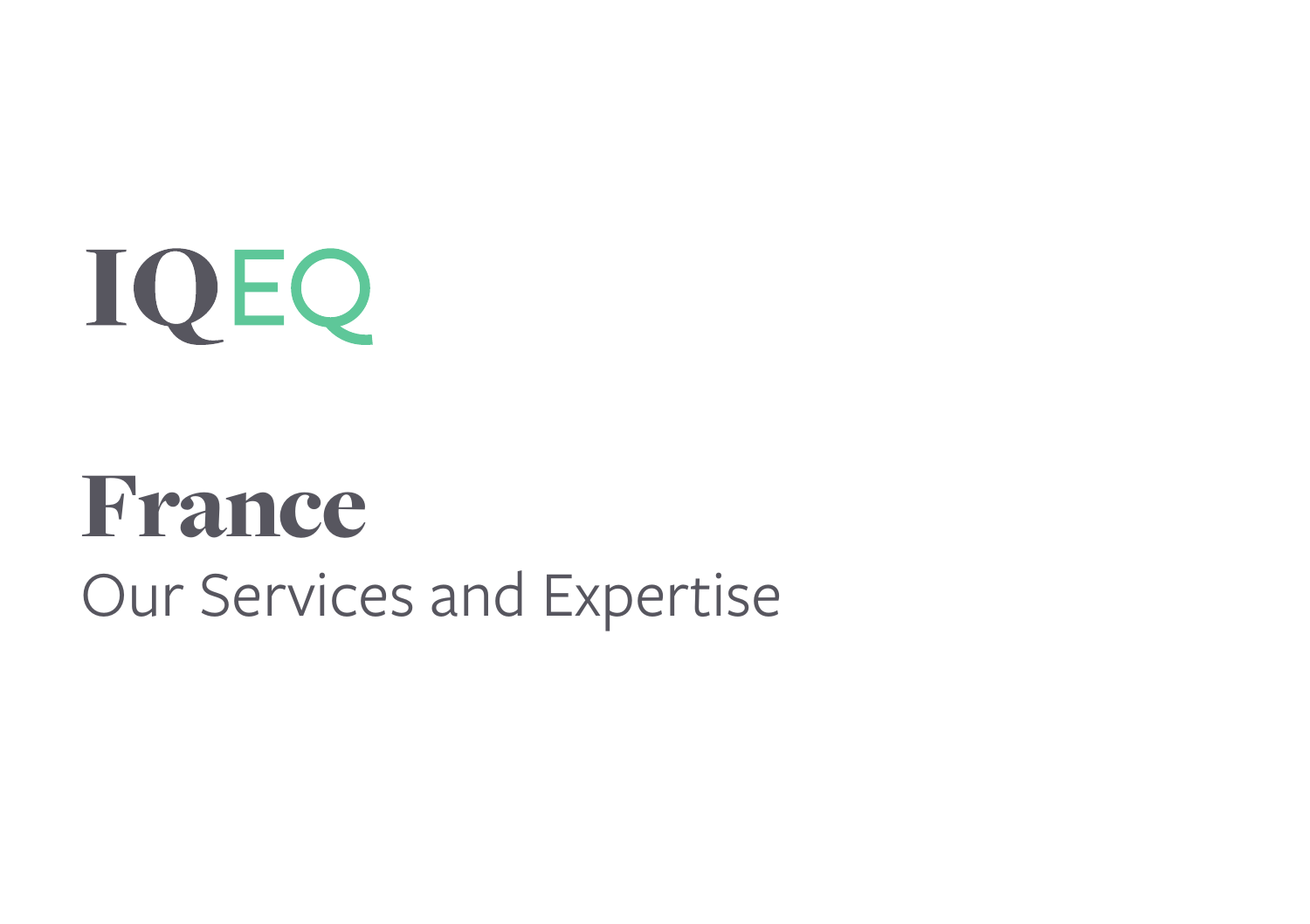## Fund services: expert support for your company and your projects

| <b>CFO</b> secondment<br><b>services</b>                                                                                                                                                                                                                                                                                                                                                | <b>Accounting and</b><br>administration services                                                                                                                                                                                                                                                                                                                              | <b>Valuation</b><br>services                                                                                                                                                                                                                                                                            |
|-----------------------------------------------------------------------------------------------------------------------------------------------------------------------------------------------------------------------------------------------------------------------------------------------------------------------------------------------------------------------------------------|-------------------------------------------------------------------------------------------------------------------------------------------------------------------------------------------------------------------------------------------------------------------------------------------------------------------------------------------------------------------------------|---------------------------------------------------------------------------------------------------------------------------------------------------------------------------------------------------------------------------------------------------------------------------------------------------------|
| Outsourcing of:<br>• CFO / financial controller<br>roles<br>• Permanent or interim<br>• All tasks handled by the<br>finance department<br>Fund raising:<br>• Bespoke assistance<br>(subscription agreement, etc.)<br>• KYC / AML procedures<br>• Register of beneficial owner<br>filing, etc.<br>LPs services<br>(Q&A, portal, etc.)<br>Compliance services<br>(equity regulated ratio, | Funds / vehicles<br>Corporate / ManCo<br>Accounting & finance<br>• Bookkeeping<br>• Pack NAV for funds<br>• Relationships with auditors<br>• Regulatory and mandatory reports<br>Tax & legal<br>· Tax return and filing for funds (IFU, PFIC, FATCA, CRS, etc.)<br>• Tax return and filing for corporates (VAT, income, etc.)<br>• Minutes of Board and Shareholders meetings | <b>AIFM Directive</b><br>· Independent valuer role<br>• Valuation procedures<br>reinforcement<br>Performance<br>measurement<br>(IRR, multiples, etc.) and<br>value creation analysis<br>MIP (Management<br>Investment Package)<br>Fairness opinion<br>(transfer investments<br>between funds managed by |
| investment tax ratios, etc.)<br>A proven track record of<br>supporting the CFO function<br>and financial departments of<br>investment firms and managed<br>companies                                                                                                                                                                                                                    | Administration<br>• Waterfall calculations<br>• LP notices<br>(drawdowns, distribution)<br>• Quarterly reports to LPs<br>• Reporting services (stat.<br>• Capital account statements<br>BDF, AMF, etc.)<br>• Cash monitoring                                                                                                                                                  | same ManCo)<br>External value<br>(transactional context)                                                                                                                                                                                                                                                |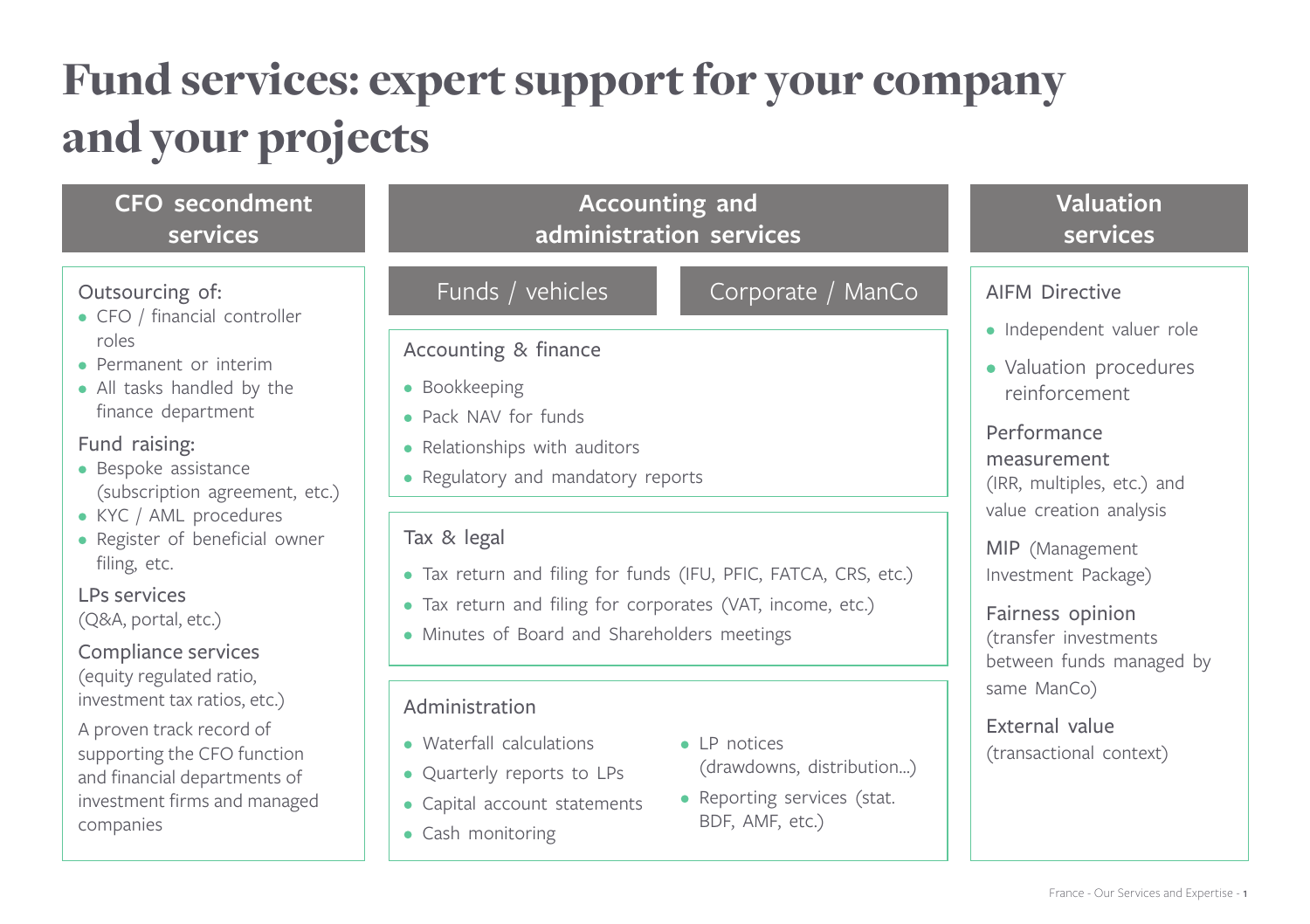### CFO secondment: a one stop shop for fund managers

| <b>Expertise in the fund</b><br>Industry | • IQ-EQ is a key leader in France focusing on fund services and fund management<br>• A dedicated team of more than 90 employees including a team of specialists in CFO secondment<br>• Extensive experience which enables us to leverage our accumulated knowledge<br>• A comprehensive understanding of your needs, best practices and issues that related to fund industry |
|------------------------------------------|------------------------------------------------------------------------------------------------------------------------------------------------------------------------------------------------------------------------------------------------------------------------------------------------------------------------------------------------------------------------------|
| Relevant credentials                     | Extensive fund management, regulatory, finance, accounting, tax and legal knowledge<br>Experience of assisting the financial departments in private equity firms (CFO secondment)<br>• CFO services include accounting, fund administration, valuation and finance monitoring<br>• Our clients are well-known management companies with AUM of $E$ 20m to $E$ 8bn            |
| Strong team<br>involvement               | • All projects are led and coordinated by Directors and Managers<br>• Our teams of professionals have extensive experience in financial services and the private equity<br>industry<br>• Services tailored to support a firm's CFO or to outsource the CFO function<br>• Each client team has a minimum of two dedicated professionals to ensure continuity of service       |
| Cost and approach                        | We take a long-term approach to client relationships, one that is cost-effective, flexible and ensures<br>the best outcome<br>• We have the expertise and the experience to ensure timely, quality client service delivery                                                                                                                                                   |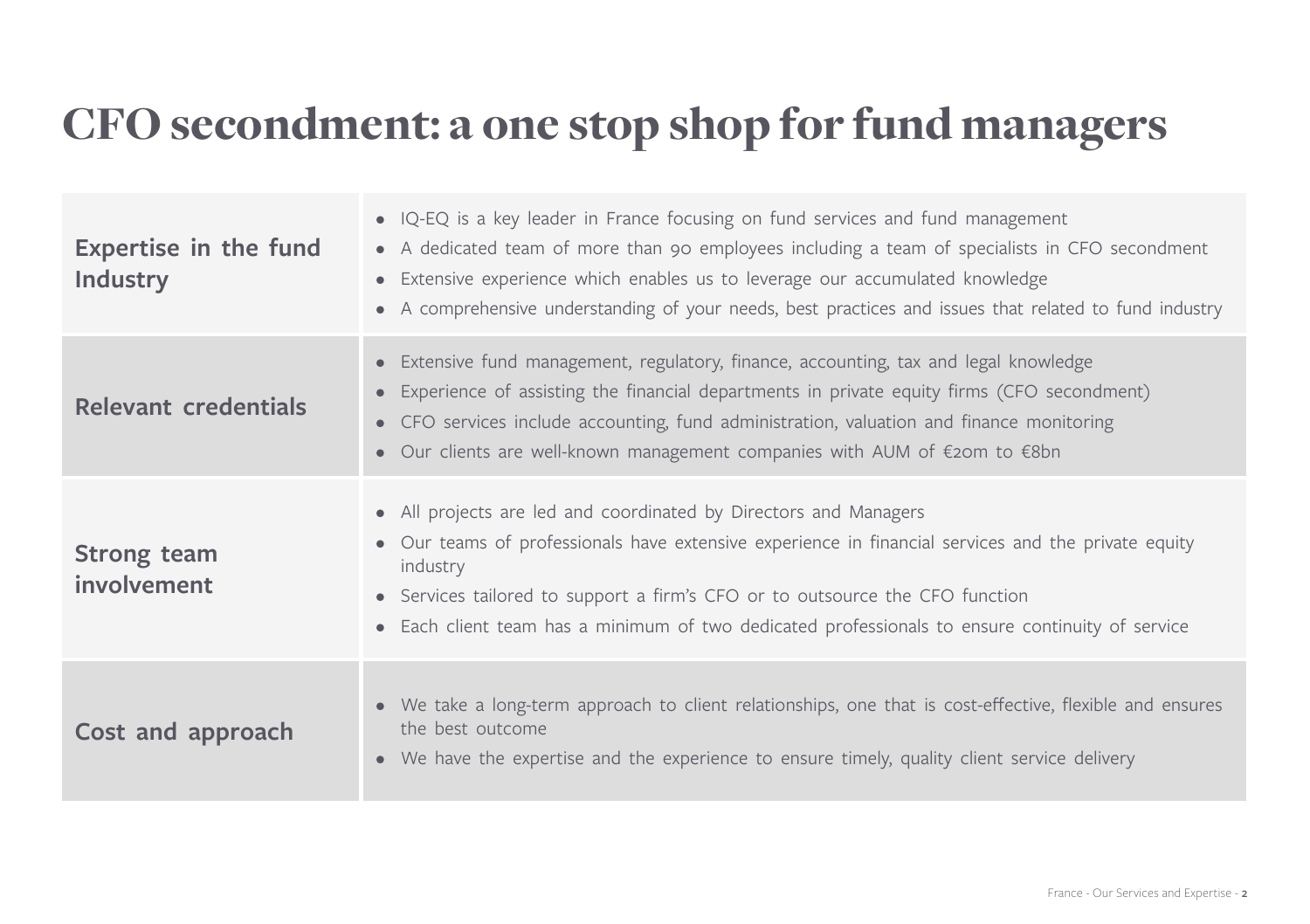### Fund admin: expertise supported by technology

| Our approach                                                                                                                                                                                                                                                                                                                                                         | <b>Operational set-up</b>                                                                                                                                                                                                                                                                                                                                                                                                  | D-to-D operations                                                                                                                                                                                                                                                                                                                                                             | <b>Platforms &amp; tools</b>                                                                                                                                                                                                                                                                                                                                                                                                    |
|----------------------------------------------------------------------------------------------------------------------------------------------------------------------------------------------------------------------------------------------------------------------------------------------------------------------------------------------------------------------|----------------------------------------------------------------------------------------------------------------------------------------------------------------------------------------------------------------------------------------------------------------------------------------------------------------------------------------------------------------------------------------------------------------------------|-------------------------------------------------------------------------------------------------------------------------------------------------------------------------------------------------------------------------------------------------------------------------------------------------------------------------------------------------------------------------------|---------------------------------------------------------------------------------------------------------------------------------------------------------------------------------------------------------------------------------------------------------------------------------------------------------------------------------------------------------------------------------------------------------------------------------|
| • Assistance to secure the<br>Administration of the funds,<br>GP and SPVs<br>• Central point of contact with<br>all parties involved<br>• High-level operating model<br>to secure the production of<br>the quarterly LP reports on<br>timeline<br>• Contract preparation and fees<br>approval<br>• Draft of the Operating<br>Memorandum and the delivery<br>timeline | • Handling the operational<br>relationship with the key<br>contacts (ie financial<br>controllers, custodians, fund<br>managers, etc.)<br>• Assistance in the fulfilling /<br>completion of the onboarding<br>/ administration / accounting<br>platforms<br>· Building of operational<br>checklists / procedures<br>• Design a tailored made<br>"Reports" and "NAV pack"<br>per type of fund (ie direct,<br>umbrella, etc.) | • Fund accounting and fund<br>administration<br>• Appointment of an IQ-EQ<br>operational team<br>• Staff awareness of operational<br>needs<br>• Final assessment of operational<br>processes<br>• Monitor closely the first events<br>(subscriptions, capital calls, 1st<br>NAV of the fund and by class<br>of shares, LP reports, etc.)<br>• Regular service quality reviews | • Business operations<br>digitalisation<br>• A major investment in digital<br>and specific tools for the<br>day-to-day management and<br>exchange in a high-quality<br>ecosystem<br>• Leading industry software in<br>both fund accounting and fund<br>administration areas including<br>LP portal<br>• Electronic document<br>management platform<br>• Automated spend management<br>platform including AML / KYC<br>processes |
|                                                                                                                                                                                                                                                                                                                                                                      |                                                                                                                                                                                                                                                                                                                                                                                                                            |                                                                                                                                                                                                                                                                                                                                                                               |                                                                                                                                                                                                                                                                                                                                                                                                                                 |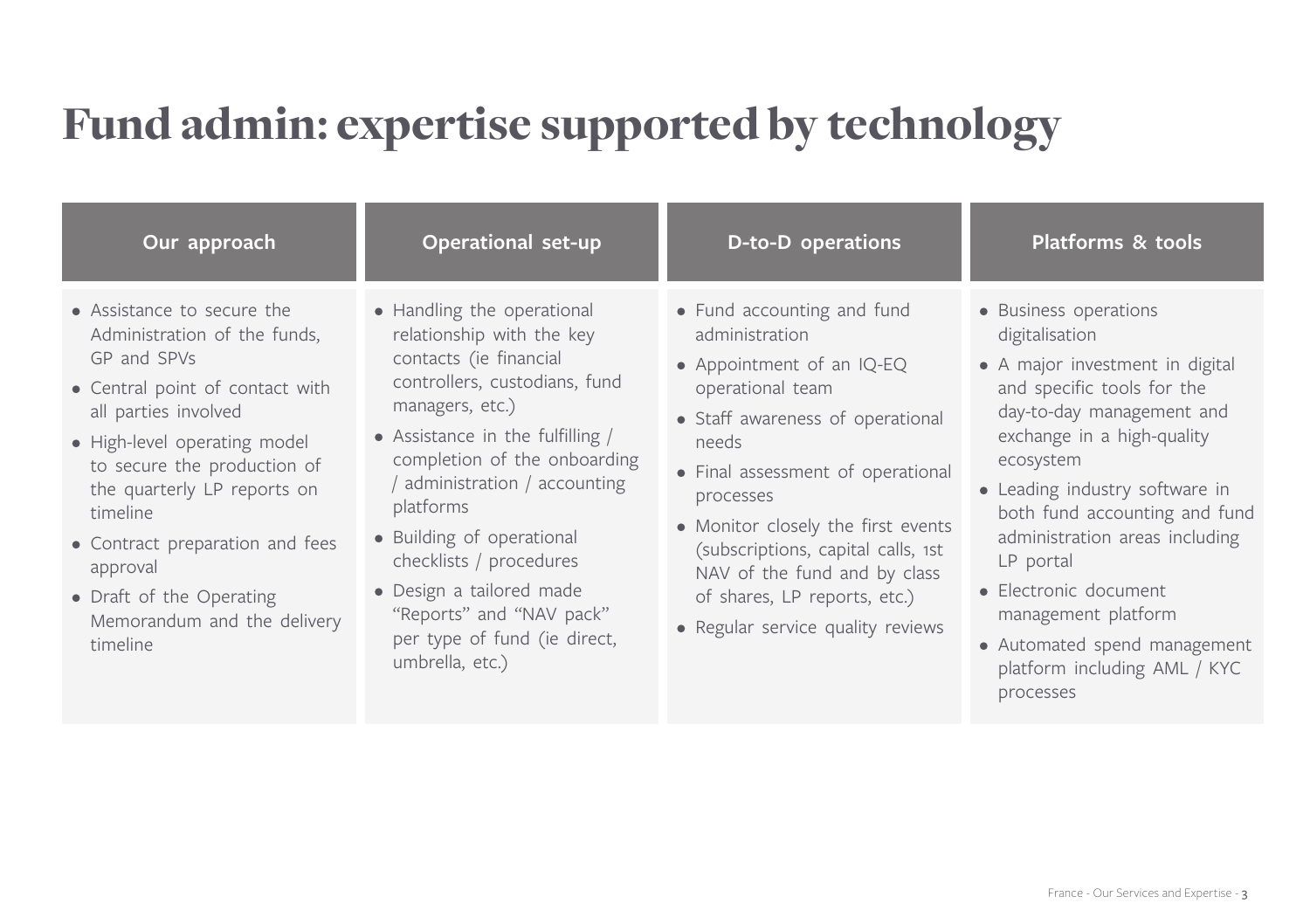### Valuation services: industry expertise & independence

### **3 main contexts... Our solution...**

#### **Investors**

Valuation of closed-end funds shares

#### • Audit of the valuation of closed-end funds investments in contexts such as secondary process, risk assessment (Covid-19), etc.

• Measurement of IRR, Multiples, FMV, Discount policy, etc. review

#### **Fund managers**

Independent valuation expert

#### **Portfolio companies**

Determination of an external value

- Independent assessment of PE fund according to the AIFM Directive
- Dedicated valuation exercise performed by external professional according to market practices (IPEV, etc.)

- Define a valuation model, key drivers and back testing models
- **• Enterprise value** in a transaction context Determination of an external value, expected price per share for a **MIP (management incentive package)**, independent **fairness opinion**, etc.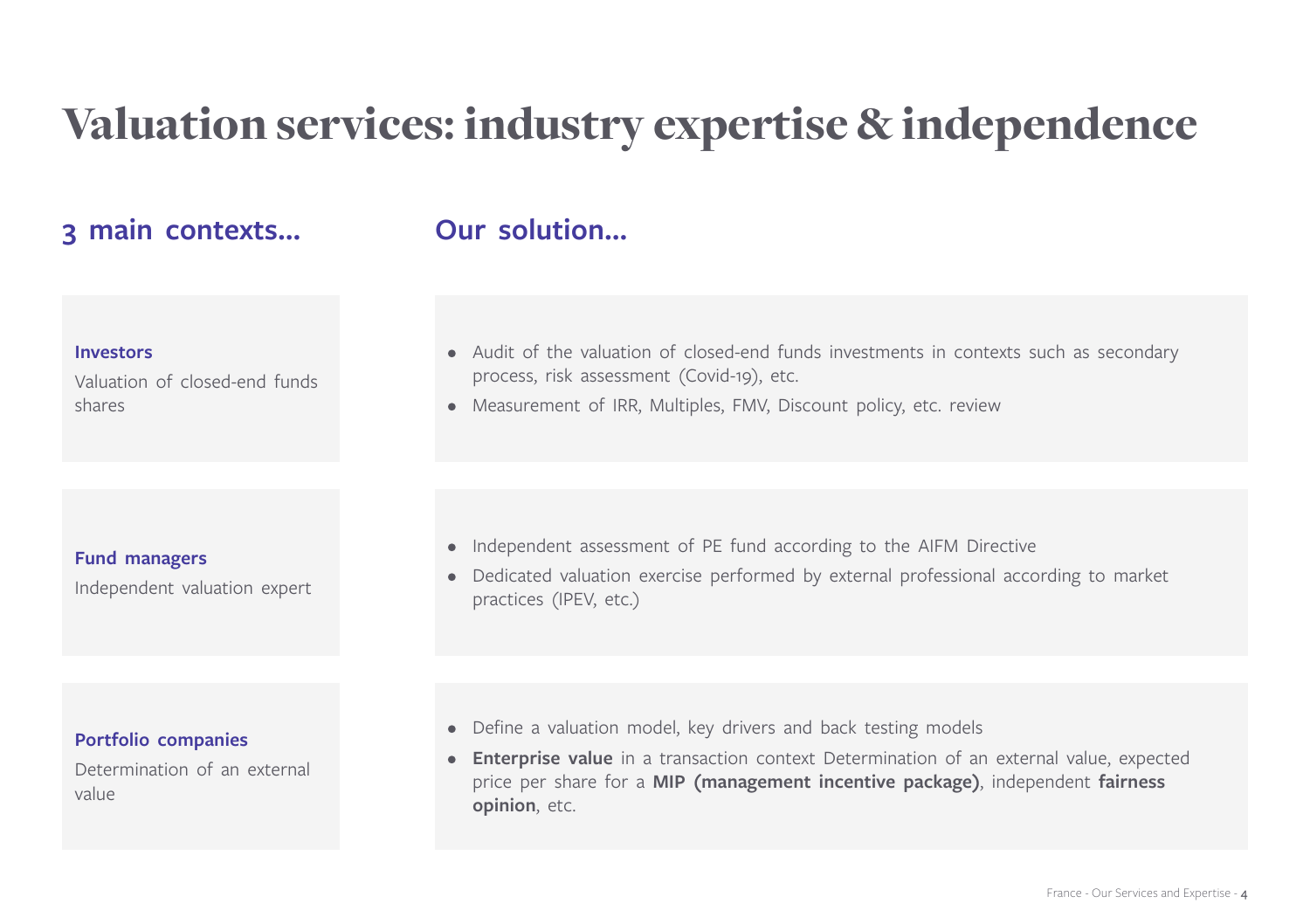### Corporate services: our expertise in ManCo/SPVs

| <b>Activities</b>           | <b>Private holding</b><br>companies | <b>Active holding</b><br>companies<br>(ie LBO vehicles) | Co-investments<br>companies or SPVs | <b>Equity bridge</b><br>vehicles |
|-----------------------------|-------------------------------------|---------------------------------------------------------|-------------------------------------|----------------------------------|
| Onboarding (KYC / AML)      |                                     |                                                         |                                     |                                  |
| Domiciliation               |                                     |                                                         |                                     |                                  |
| Accounting                  |                                     |                                                         |                                     |                                  |
| Tax return & tax filing     |                                     |                                                         | n.a.                                |                                  |
| Tax assistance              |                                     |                                                         | n.a.                                |                                  |
| Cash management             | n.a.                                |                                                         | n.a.                                |                                  |
| Financial reports           | n.a.                                |                                                         | n.a.                                |                                  |
| Payroll                     |                                     |                                                         | n.a.                                | n.a.                             |
| HR assistance               |                                     |                                                         | n.a.                                | n.a.                             |
| COSEC(1)                    |                                     |                                                         |                                     |                                  |
| Legal assistance            |                                     |                                                         |                                     |                                  |
| Administration(2)           |                                     |                                                         |                                     |                                  |
| Relationships with auditors |                                     |                                                         |                                     |                                  |
| Consolidation               |                                     |                                                         |                                     | n.a.                             |

(1) COSEC : Company Secretarial Services (2) Such as invoices management, archiving legal documentation, FATCA / CRS….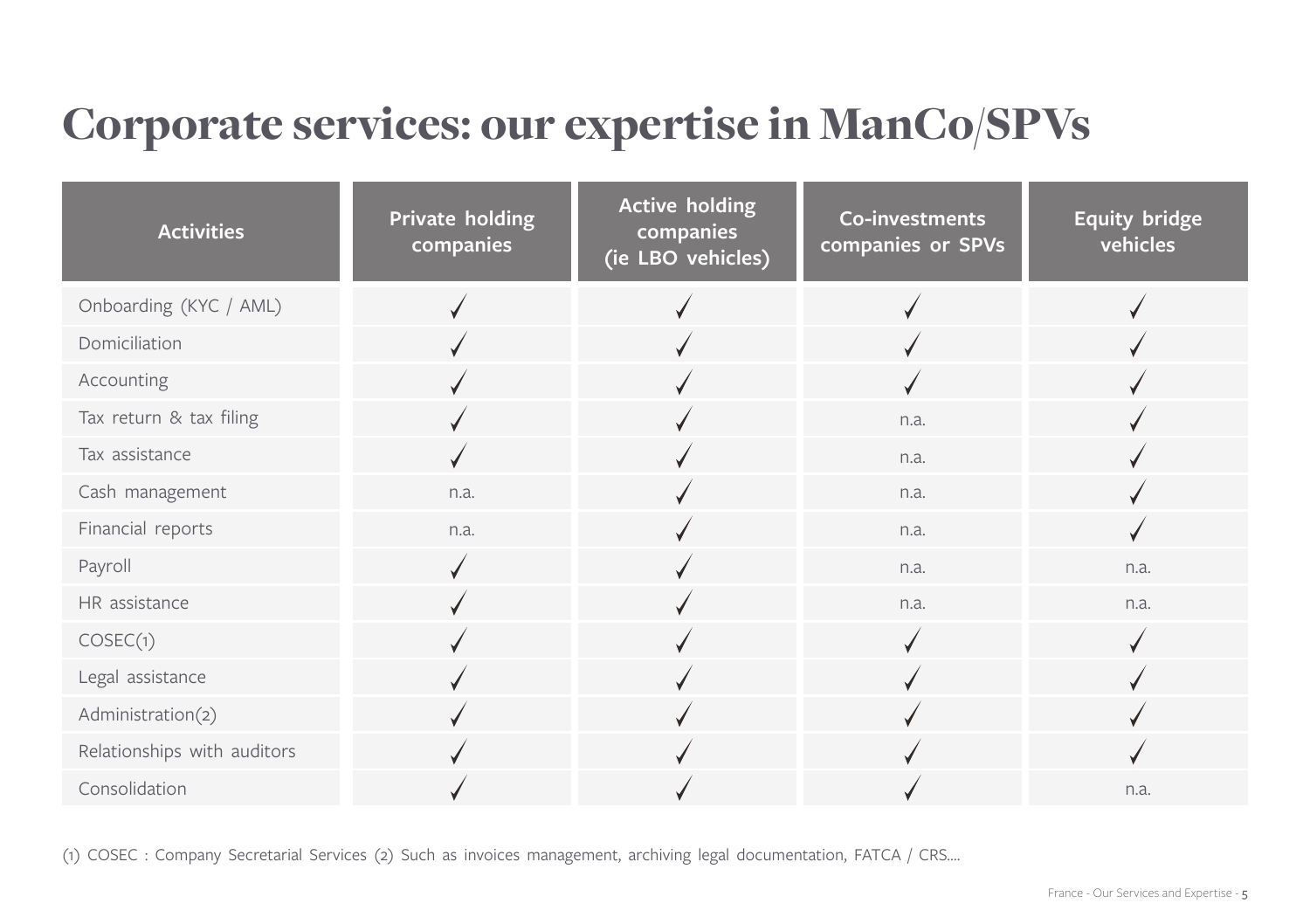### Key business cases: services provided to corporates

| Private holding companies                                           | Active holding companies<br>(ie LBO vehicles)                                                                                                                                    | Co-investments companies<br>or SPVs                                                    | <b>Equity bridge vehicles</b>                                                                                                                                      |
|---------------------------------------------------------------------|----------------------------------------------------------------------------------------------------------------------------------------------------------------------------------|----------------------------------------------------------------------------------------|--------------------------------------------------------------------------------------------------------------------------------------------------------------------|
| One company, usually a French<br>SARL and one professional<br>owner | Investors such as private equity<br>funds                                                                                                                                        | Investors such as private equity<br>funds                                              | Private equity fund which holds<br>the EB vehicle that is structured<br>to raise debt to invest                                                                    |
| Financial assets held: shares,<br>bonds, etc.                       | Transaction context, senior debt,<br>tax integration (income, etc.),<br>management fees, MIP, payroll<br>of top managers, etc.                                                   | Financial / RE / etc. assets held<br>without debt (ie leverage)                        | Raising debt to finance<br>acquisitions (ie leveraging<br>structure of private equity fund)                                                                        |
| "Cash box" companies<br>Mix of accounting / tax / legal<br>services | "Acquisition vehicles"<br>Mix of financial (tailored made<br>monthly reports, etc.) / debt<br>monitoring / accounting / tax /<br>legal / consolidation / covenants<br>management | "Shell" companies<br>Bookkeeping (accounting) with<br>no specific tax / legal services | "Debt vehicles" companies<br>Mix of financial (tailored made<br>quarterly reports, etc.) / debt<br>monitoring / accounting / tax /<br>legal / covenants management |